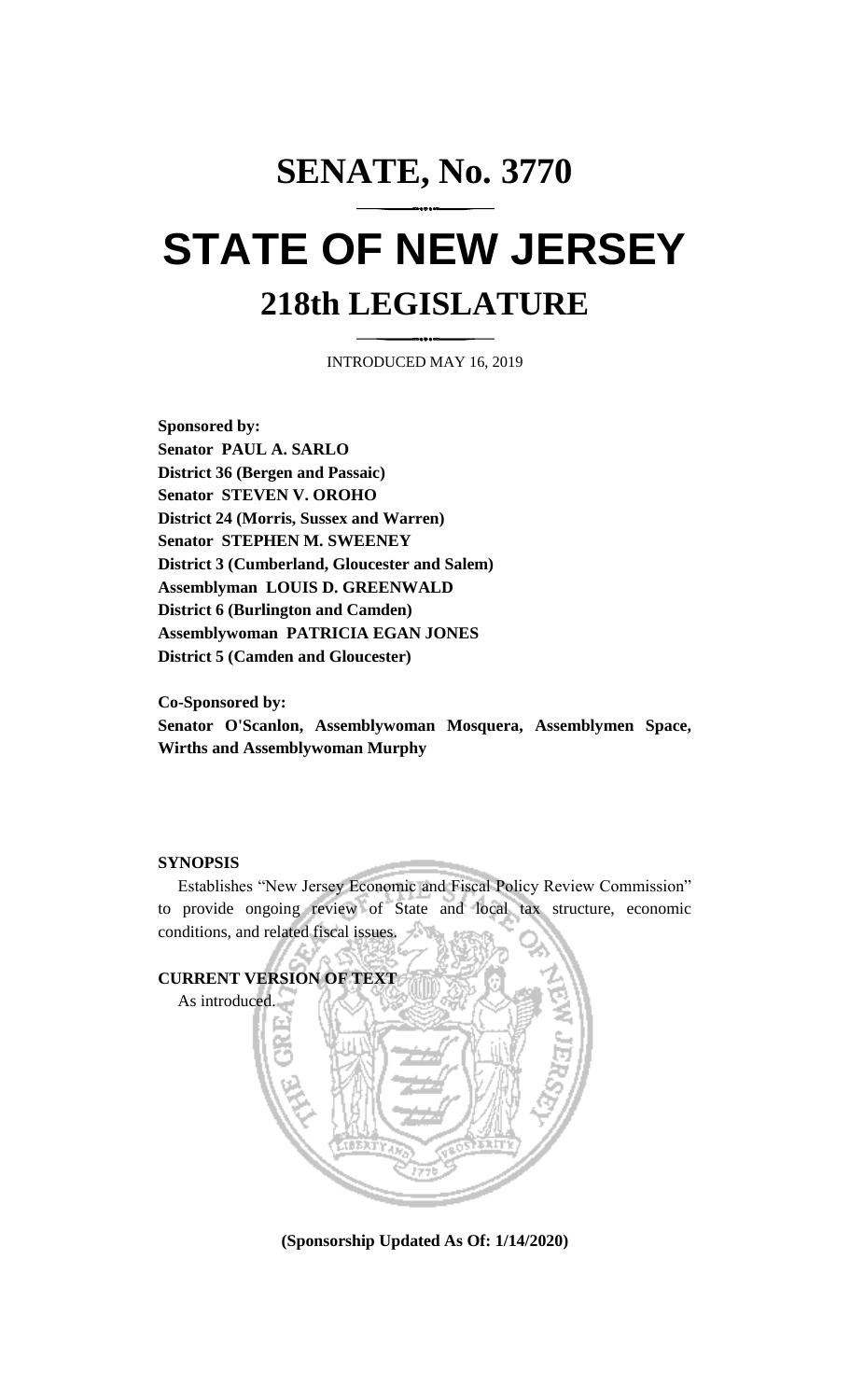**AN ACT** establishing the "New Jersey Economic and Fiscal Policy Review Commission" and supplementing Title 52 of the Revised Statutes.

 **BE IT ENACTED** *by the Senate and General Assembly of the State of New Jersey:*

 1. a. There is hereby created in the Legislative Branch of the State Government a commission to be known as the "New Jersey Economic and Fiscal Policy Review Commission." The commission shall consist of 12 members as follows: three members of the Senate, two members of the majority party to be appointed by the President of the Senate and one member of the minority party to be appointed by the Minority Leader of the Senate; three members of the General Assembly, two members of the majority party to be appointed by the Speaker of the General Assembly and one member of the minority party to be appointed by the Minority Leader of the General Assembly; and six public members, of whom two shall be appointed by the President of the Senate, two by the Speaker of the General Assembly, one by the Minority Leader of the Senate, and one by the Minority Leader of the General Assembly.

 b. In appointing public members, the appointing authority shall select academic, business, and other professionals who have knowledge, expertise, and practice experience in accounting, county and municipal government, economic analysis, governmental finance and fiscal management, and tax policy, implementation, practice, administration, and regulation. No member shall be a nominee for, or hold, an elective office.

 c. Legislative members shall serve during the two-year legislative term in which appointments are made. Public members of the commission shall serve for a term of three years, except that of the initial public members so appointed: one member appointed by the President of the Senate and one member appointed by the Speaker of the General Assembly shall serve for a term of one year; one member appointed by the President of the Senate and one member appointed by the Speaker of the General Assembly shall serve for a term of two years, and one member appointed by the President of the Senate and one member appointed by the Speaker of the General Assembly shall serve for three years. The term of each public member shall be deemed to commence on July 1 of the calendar year of appointment and shall expire on June 30 of the third calendar year thereafter, as the case may be for the first or subsequent appointments, but members shall continue to serve during a succeeding term until the appointment and qualification of a successor. Any vacancy during a term shall be filled in the same manner as the original appointment but only for the balance of the unexpired term. Members shall be eligible for reappointment to successive terms. Any member of the commission may be removed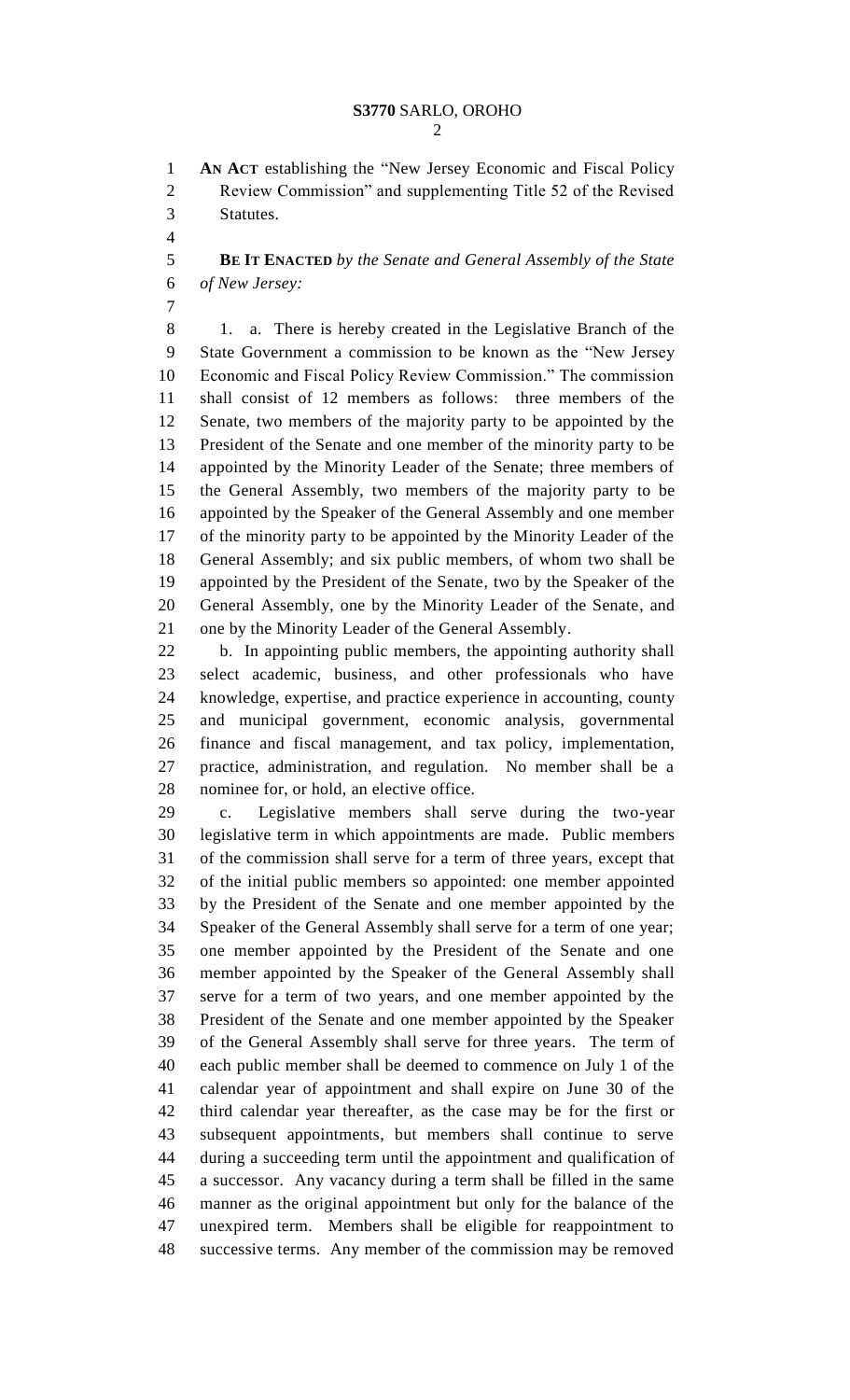for cause by the appropriate appointing authority. The members shall serve without compensation but shall be reimbursed for necessary expenses incurred in the performance of their duties, subject to the availability of funds therefor.

 2. The commission shall organize as soon as practicable following the appointment of its members to elect a chairperson, and to select a secretary, who need not be a member of the commission. The commission may formulate and adopt rules of procedure and operation in furtherance of its responsibilities. The commission may divide itself into such subcommittees and task forces, which task forces may include persons other than members of the commission, such as academics, government officers, representatives of business, or other professionals, and may enter into such cooperative agreements as it deems necessary to accomplish its purposes. Persons serving on task forces who are not members of the commission shall serve at the appointment of the chairperson and shall be non-voting participants in the task forces. The commission may meet and hold hearings at such places and times as it shall designate, provided, however, that the commission shall meet at least once in each calendar quarter following its organization. The commission may receive reports and testimony from independent experts, other qualified individuals, and members of the general public.

 3. a. On or before December 31 of each year, the commission shall adopt a plan of work for the following calendar year. The plan of work shall require the commission to undertake a thorough study of significant economic or fiscal policy issues facing New Jersey, including but not limited to, economic conditions and trends, the State and local tax structure, the impact of changes to federal law on State finances, the methods for providing funds for government services and infrastructure, employee retirement, health care, and other benefits, and the structural and administrative streamlining of State government. The commission's studies shall be completed by the end of the calendar year in which they initiated and transmitted to the Governor and Legislature with its annual report.

 b. The commission shall have all the powers granted pursuant to Chapter 13 of Title 52 of the Revised Statutes.

 c. The reports prepared by the commission pursuant to this section shall provide a summary of the examination or review, as appropriate, conducted by the commission and detail each of the commission's recommended policy options. The reports shall identify any legislative bills or resolutions that the commission recommends for adoption by the Legislature and shall specify if any recommendation necessitating any changes to the State Constitution should be recommended to the Legislature for submission to the voters. The commission shall transmit the reports required pursuant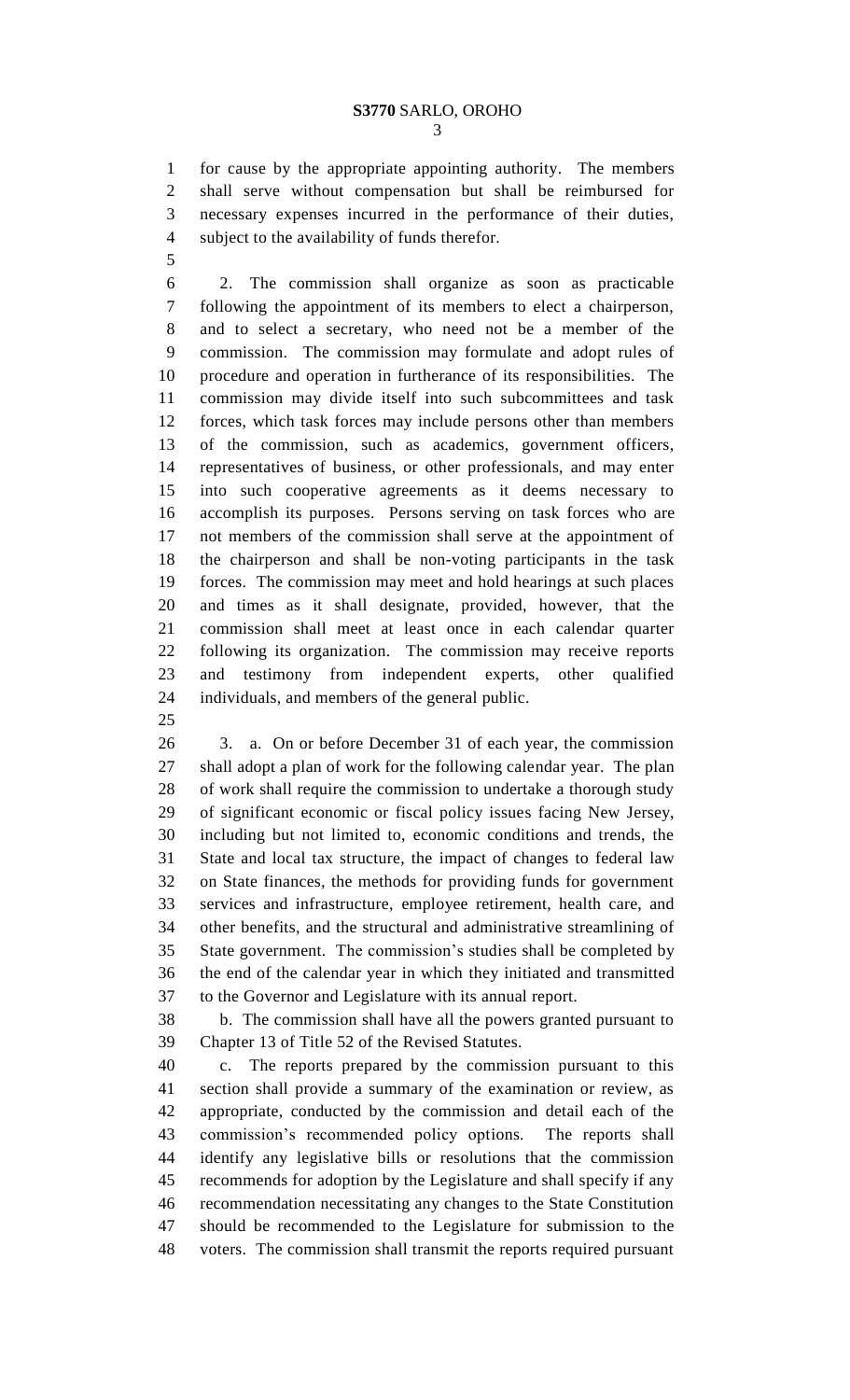#### **S3770** SARLO, OROHO  $\Delta$

 to subsections a. and b. of this section to the Legislature in accordance with section 2 of P.L.1991, c.164 (C.52:14-19.1) and shall make the report available to the public electronically through a link prominently displayed on the official Internet website of the Legislature.

 4. a. The commission shall be entitled to appoint an executive director and a staff and call to its assistance and avail itself of the services or employees of any State, county, or municipal department, board, bureau, commission or agency or authority as it may require and as may be available to it for its purposes, and to employ counsel and contract for professional and consulting services, and employ stenographic and clerical assistants, and incur traveling and other miscellaneous expenses as it may deem necessary, in order to perform its duties, and as may be within the limits of funds appropriated or otherwise made available to it for its purposes.

 b. The staff of the commission shall be within the unclassified service of the State, and their compensation shall be determined by the commission within the limitations of funds appropriated or otherwise made available for its purposes.

 c. The commission may make use of existing studies, surveys, data and other materials in the possession of any State agency or authority and such materials in the possession of any county, municipality, or political subdivision of the State, other than the records and files of the Director of the Division of Taxation that are confidential under R.S.54:50-8, but may direct the Director of the Division of Taxation to prepare for publication statistics so classified as to prevent the identification of a particular report and the items thereof. Each State agency, authority, county, municipality, and political subdivision of the State shall make any information and materials available to the commission as it may require to perform its responsibilities under this act.

 5. The commission shall issue a report to the Legislature annually in accordance with section 2 of P.L.1991, c.164 (C.52:14- 19.1), summarizing its activities in the prior year and its planned activities for the current year and shall submit interim reports setting forth the results of its studies and making such legal, administrative, and organizational changes as the commission deems appropriate. The commission shall also make any appropriate studies, subject to the limitations of the commission's resources, which are requested by the President of the Senate or the Speaker of the General Assembly, notifying each officer of any request made by another.

6. This act shall take effect immediately.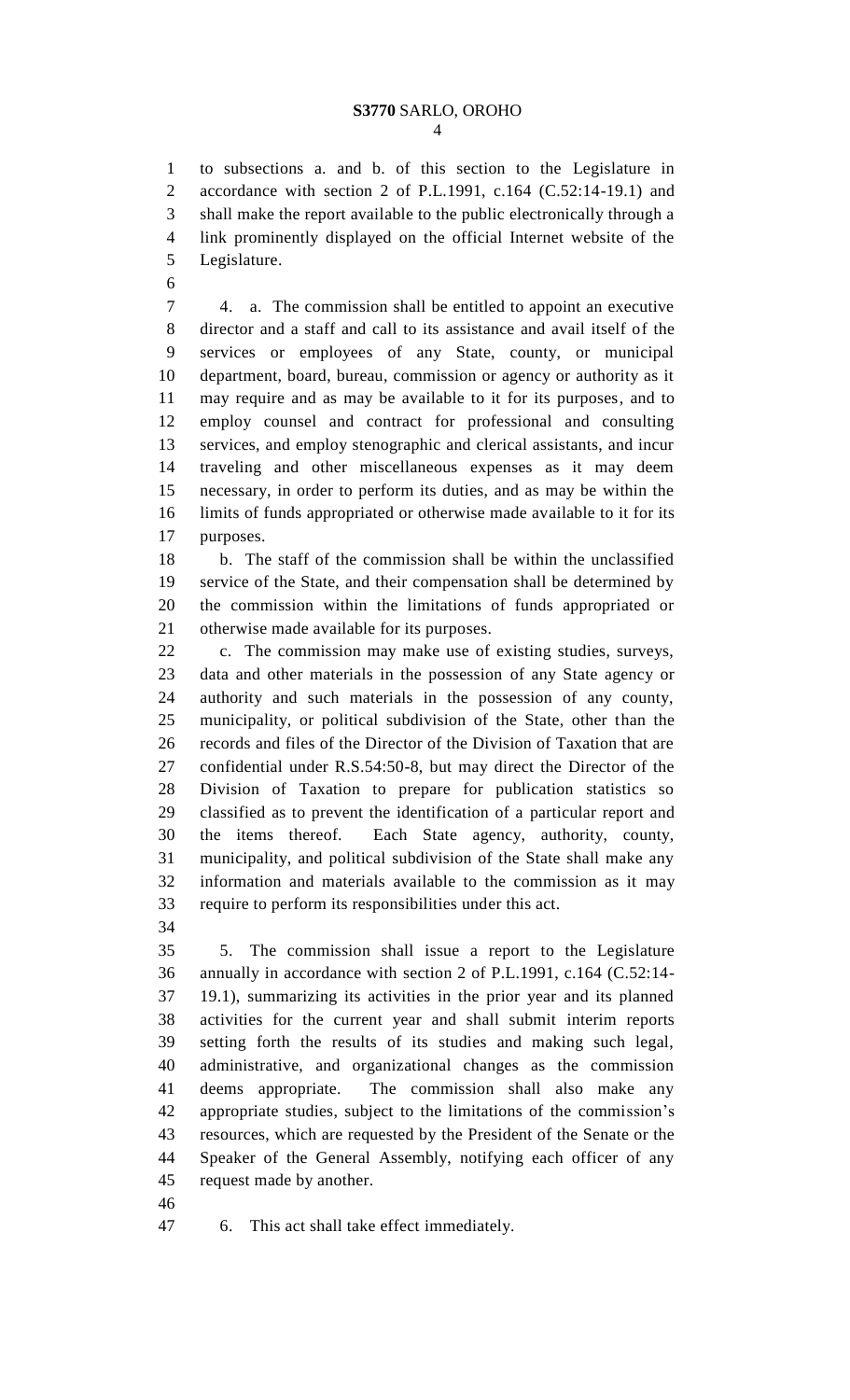### **S3770** SARLO, OROHO

## STATEMENT

 This bill establishes a 12-member "New Jersey Economic and Fiscal Policy Review Commission" in the Legislative Branch of State government. This legislation implements a proposal in the New Jersey Economic & Fiscal Policy Workgroup's "Path to Progress" report, issued August 9, 2018.

 The commission is charged with studying significant economic and fiscal concerns confronting the State to assure that policymakers, academics, and the public are provided with information and analyses of the State's policies and their implications, ultimately improving the decision-making capabilities of State and local government officials, business leaders, and concerned members of the general public. The commission will be composed six members of the Legislature (three Senators and three Assemblypersons) and six public members. Legislative members of the commission would be serve during the two-year term in which they were appointed; public members would serve three-year terms.

 The commission will engage in ongoing study of conditions and prospects for the State's economy and other fiscal issues facing New Jersey. The bill requires the commission to adopt an annual plan of work. The plan of work will outline significant economic or fiscal policy concerns confronting the State that will be studied the commission during a calendar year. Issue studies must be completed within the calendar year they were initiated and transmitted to the Governor and Legislature with the commission's annual report.

 The commission may respond to specific study requests by the President of the Senate or the Speaker of the General Assembly if the work is within the staff and financial limits of the commission. To facilitate the commission's work, the bill authorizes the commission to divide itself into subcommittees and task forces that can include persons other than members of the commission, such as academics, government officers, representatives of business, and other professionals, and the bill allows the commission to enter into cooperative arrangements with academic or research institutions as it deems necessary to accomplish its purposes.

 The commission is authorized to employ an executive director and staff, employ counsel, and contract for professional and consulting services, and incur other expenses within the limits of funds available for its purposes. The commission may call to its assistance and avail itself of the services of employees of any State, county, or municipal department, board, bureau, commission, agency, or authority as it may require and as may be available and to make use of any existing studies, surveys, data, and other materials in the possession of any State agency or authority and such materials in the possession of any county, municipality, or political subdivision of the State. The commission is granted the